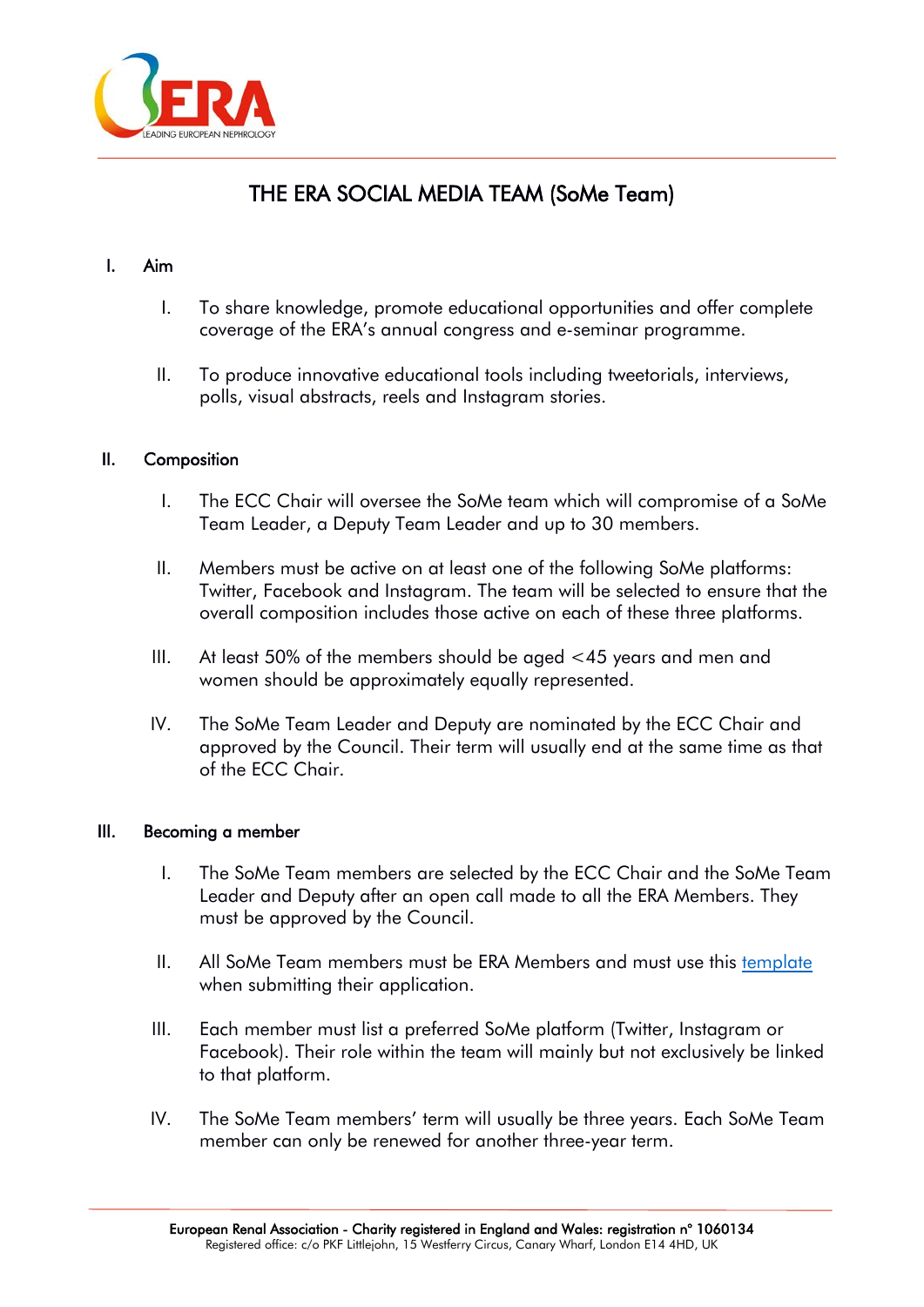

- V. If a SoMe Team member is not active or under the minimum required activity, they could be substituted with the approval of the ECC Chair.
- VI. Communication between members will be via a dedicated what's app group and email.
- VII. An information pack is provided, based on The ERA SoMe Course, and members are expected to construct posts which are of high quality and adhere to the ERA [Social Media Guidelines.](https://www.era-online.org/en/wp-content/uploads/2022/06/SOCIAL-MEDIA-GUIDELINES-2022.pdf)
- VIII. There will be up to three meetings throughout the year, one of which will be at the annual congress, and members are expected to contribute.

# IV. Social media activity during the year.

The SoMe team will be asked to engage with SoMe activity throughout the year. Each member will be expected to participate in those activities relevant to their assigned SoMe platform. These activities will include but are not limited to the following:

- I. Attend e-seminars and provide SoMe coverage\*
- II. Produce Tweetorials and Educational Reels throughout the year (up to 18 a year) on a range of topics. Coordinate Instagram / Facebook Live sessions every 3 months
- III. Liaise with ERA members to promote their nephrology related achievements across SoMe platforms
- IV. On Instagram specifically promote material which gives members an insight into those involved in ERA to include, but not limited to, the YNP, the Council, Working Groups, Committees, staff and Members

### V. Brainstorming new concepts and ideas

*\*Please note that only 1-2 members are required to attend each to provide coverage*

## V. SoMe activity related to the ERA annual Congress.

- I. During the annual ERA Congress the SoMe Team Leader and members will post using the ERA Twitter/Instagram/Facebook profiles and any other *ad hoc* communication tool available, covering the scientific sessions of the Congress
- II. All SoMe Team members must cover between 4-6 sessions during the whole Congress to include Mini-orals, CME and Hands-On Courses
- III. The SoMe team is expected to add additional posts to include social activity and short interviews with congress attendees